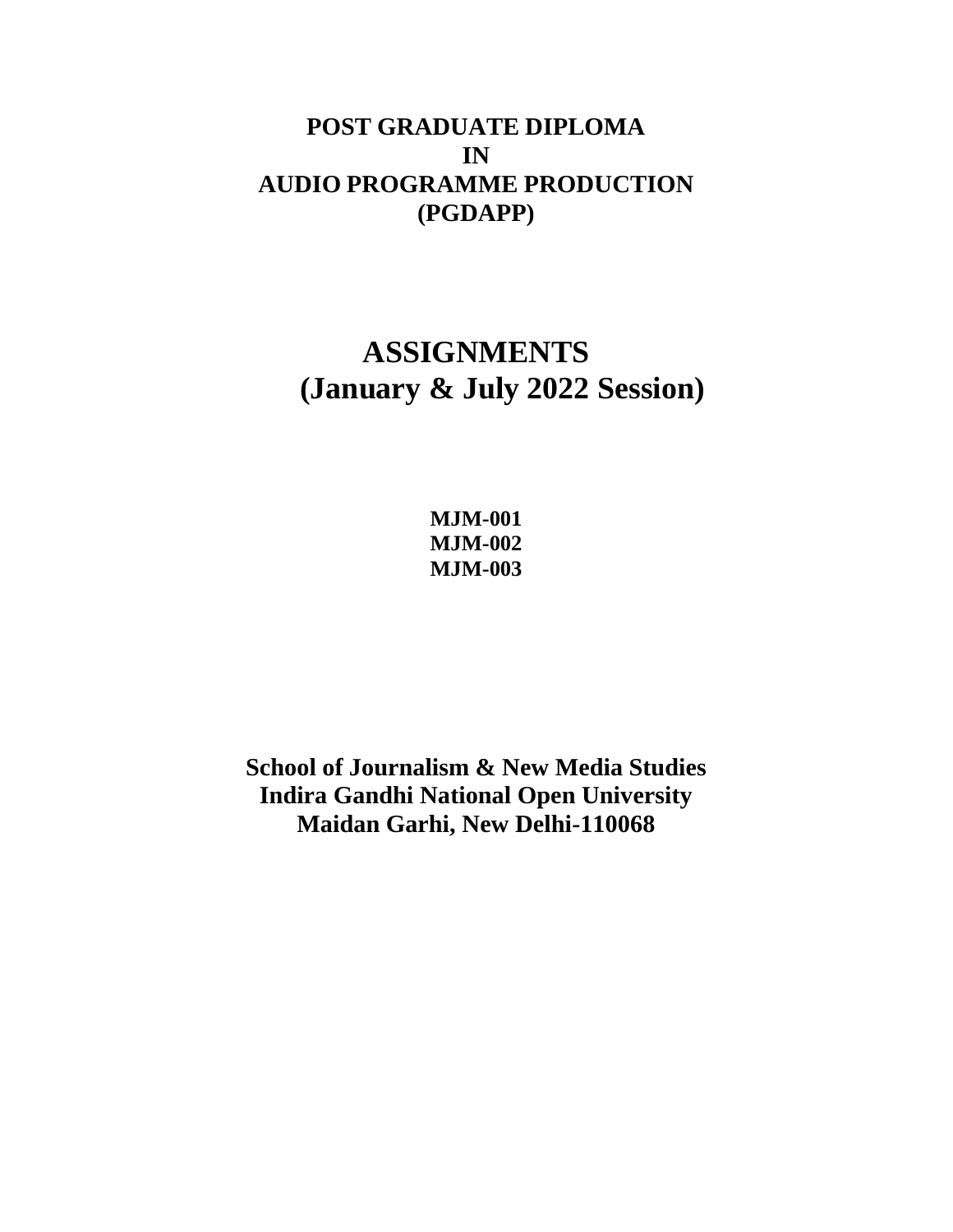## Dear Learner,

You have to submit one assignment in each course, i.e., MJM-001, MJM-002 and MJM-03. All these are Tutor Marked Assignments (TMAs). Before attempting the assignments, please read the instructions provided in the Programme Guide carefully.

Kindly note, you have to submit these assignments to the **Coordinator of your Study Centre** within the stipulated time for being eligible to appear in the term-end examination. You must mention your Enrolment Number, Name, Address, Assignment Code and Study Centre Code on the first page of the assignment. **You must obtain a receipt from the Study Centre for the assignments submitted and retain it**. Keep photocopies of the assignments with you.

**After evaluation, the assignments have to be returned to you by the Study Centre. Please insist on this and keep a record with you.** The marks obtained by you will be sent by the Study Centre to the Student Evaluation Division at IGNOU, New Delhi.

## **Guidelines for Doing Assignments**

There are five questions in each assignment, all carry equal marks. Attempt all the questions in not more than 500 words (each). **You should write the assignments in your own handwriting.** You will find it useful to keep the following points in mind:

**Planning:** Read the assignments carefully. Go through the units on which they are based, make some points regarding each question and then rearrange them in a logical order.

**Organization and Presentation:** Be analytical in your selection of the information for your answer. Give adequate attention to the introduction and the conclusion. Make sure that your answer is logical and coherent; has a proper flow of information.

Wish you all the best.

Dr. Amit Kumar Programme Coordinator , School of Journalism and New Media Studies (SOJNMS), Block 15A, Indira Gandhi National Open University (IGNOU), Maidan Garhi, New Delhi-110068 Tel: 91-11-29571609 E-mail: [amitkumar@ignou.ac.in](mailto:amitkumar@ignou.ac.in)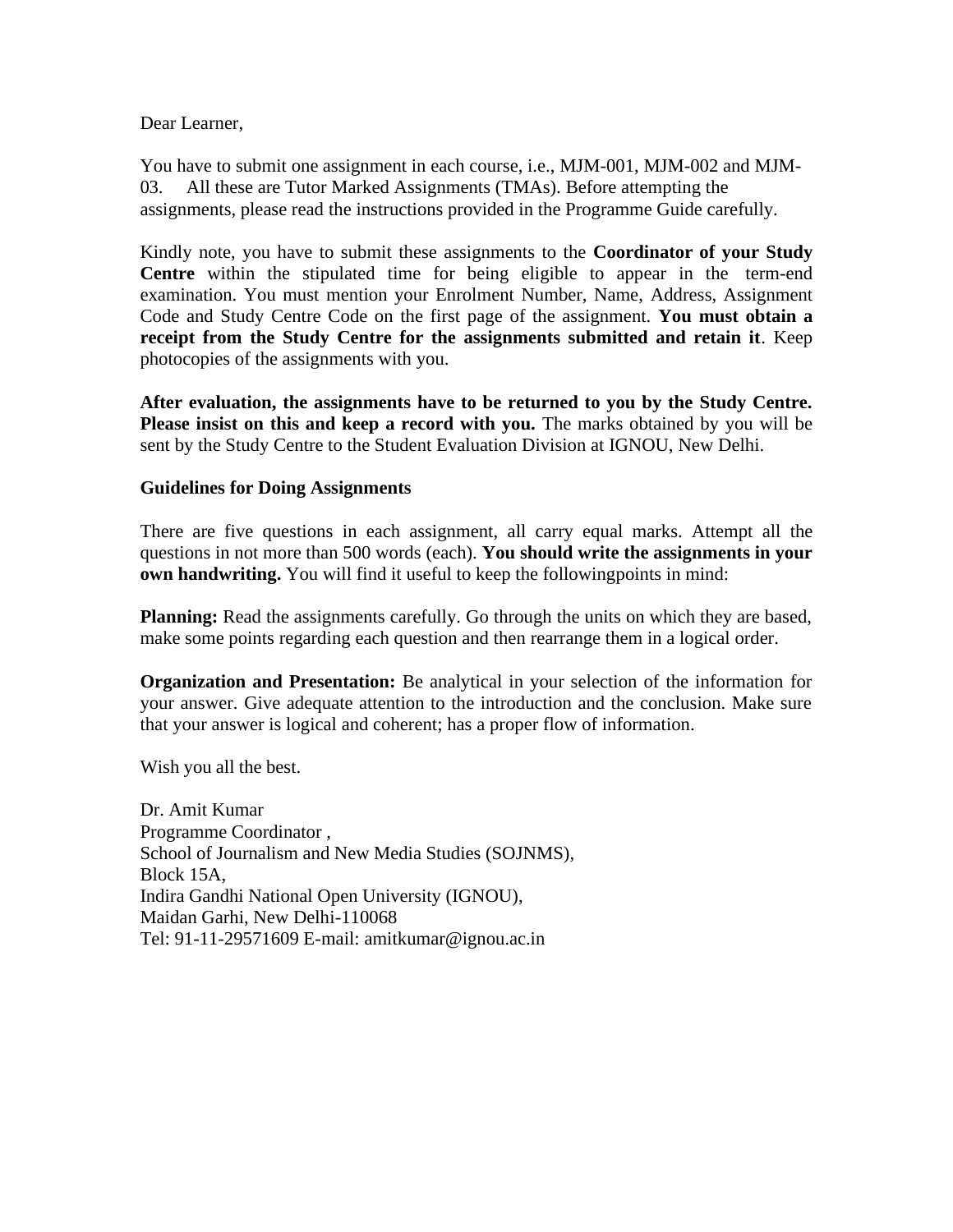## **MJM-001: INTRODUCTION TO BROADCASTING AND PROGRAMMING**

## **Maximum Marks: 100**

**Answer all the questions. All questions carry equal marks. Answer each question in about 500 words.**

- 1. What role can radio play in the field of health and nutrition ?
- 2. Discuss the major challenges faced by community radio stations in India.
- 3. What is formative evaluation and how is it different from summative evaluation? Explain in the context of radio programming.
- 4. What do you understand by interactivity in radio programmes ? Explain with examples.
- 5. Write a note on 'Internet-Based Dissemination of Audio Programmes'.

## **MJM-002: PRODUCTION AND PRESENTATION**

## **Maximum Marks: 100**

**Answer all the questions. All questions carry equal marks. Answer each question in about 500 words.**

- 1. How is writing for radio different from writing for print ?
- 2. Discuss any two of the following radio programme formats:
	- a. Radio Talk
	- b. Radio Discussion
	- c. Radio Interview
	- d. Radio Music Magazine
- 3. Prepare **two** public service announcements on the themes of 'COVID -19 Vaccination' and 'Say no to Single Use Plastic'.
- 4. Describe the production process of a radio feature.
- 5. Explain the concept of specific audience radio programmes. Discuss the relevance of Children's programmes on radio.